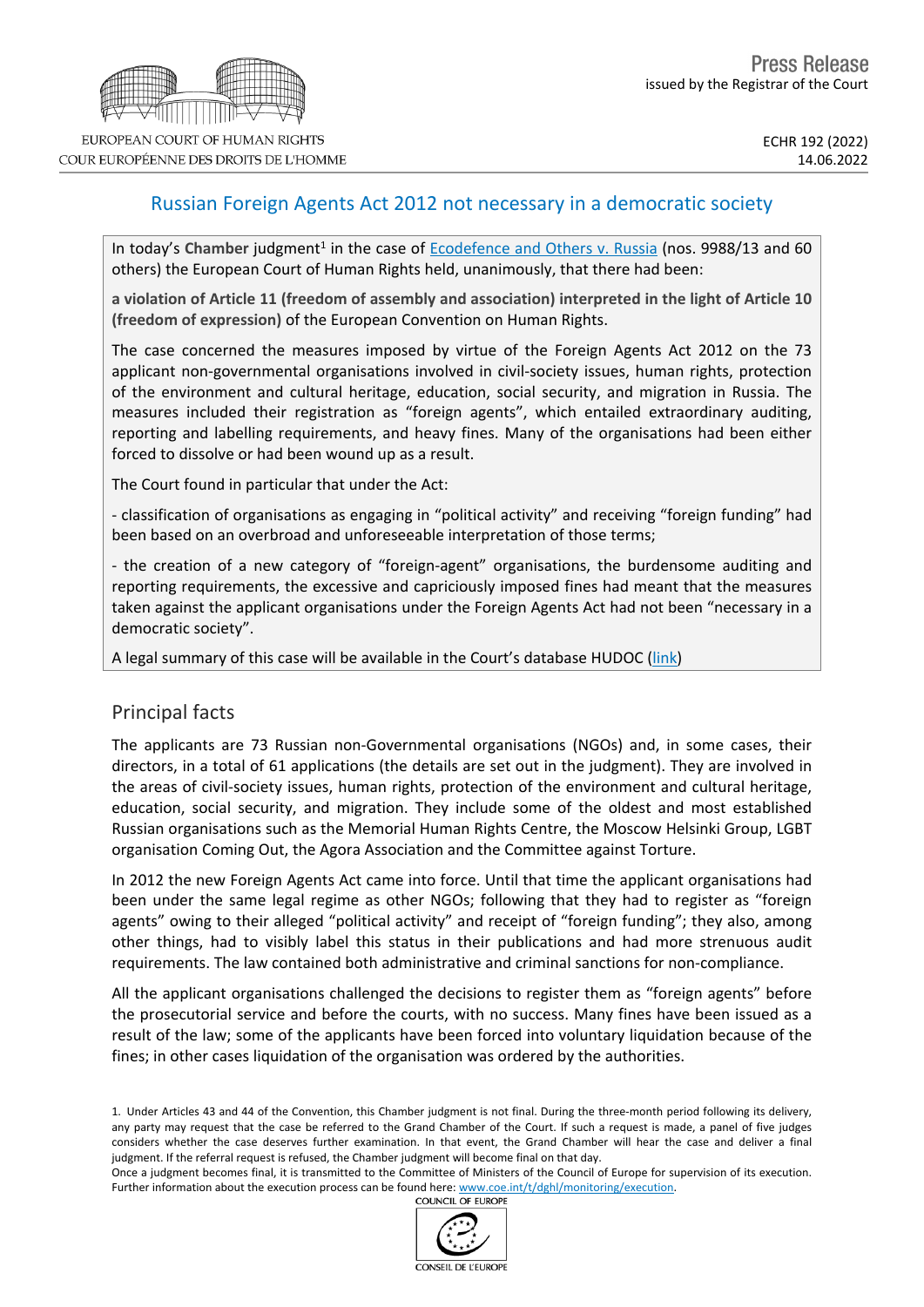In two decisions in December 2021 the liquidation of two of the applicant organisations, International Memorial and the Memorial Human Rights Centre, was ordered for "gross and repetitive" violations of "foreign-agent" labelling requirements. The European Court indicated to the Russian Government that enforcement of those decisions should be suspended until it had examined the present case. Nevertheless, the Russian authorities proceeded with the enforcement of the liquidation orders.

# Complaints, procedure and composition of the Court

Relying on Articles 10 (freedom of expression) and 11 (freedom of assembly and association), the applicants complained about the statutory requirements introduced by the "foreign-agent" legislation.

Relying on Articles 14 and 18 taken in conjunction with Articles 10 and 11, they complained of discrimination on account of their political views, and that their rights had been restricted for purposes other than those allowed by the Convention.

The applications were lodged with the European Court of Human Rights between 6 February 2013 and 29 March 2018.

The following organisations were given leave to make written submissions as third parties:

The Institute for Law and Public Policy (ILPP); the United Nations Special Rapporteur on the situation of human rights defenders; the International Service for Human Rights (ISHR); the International Commission of Jurists (ICJ); Amnesty International; a group of Hungarian non-governmental organisations including the Hungarian Helsinki Committee, the Hungarian Civil Liberties Union, Transparency International Hungary, Atlatszo.hu, and the Eötvös Károly Policy Institute; the Helsinki Foundation for Human Rights (Poland); and the Media Legal Defence Initiative.

Judge G.A. Serghides was appointed to sit as an *ad hoc* judge following the withdrawal from sitting in the case of Mr Mikhail Lobov, the judge elected in respect of Russia, with none of three individuals designated by the Government as eligible to serve as *ad hoc* judges making themselves available to the Court.

Judgment was given by a Chamber of seven judges, composed as follows:

Georges **Ravarani** (Luxembourg), *President*, Georgios A. **Serghides** (Cyprus), *ad hoc* judge, Darian **Pavli** (Albania), Anja **Seibert-Fohr** (Germany), Peeter **Roosma** (Estonia), Andreas **Zünd** (Switzerland), Frédéric **Krenc** (Belgium),

and also Milan **Blaško**, *Section Registrar.*

## Decision of the Court

#### Article 10 and Article 11

The Court started its examination of the case by considering whether the "foreign-agent" legislation offered sufficient protection against arbitrary interpretation of its key concepts, "political activities" and "foreign funding".

*Foreseeability of the definition of "political activities"*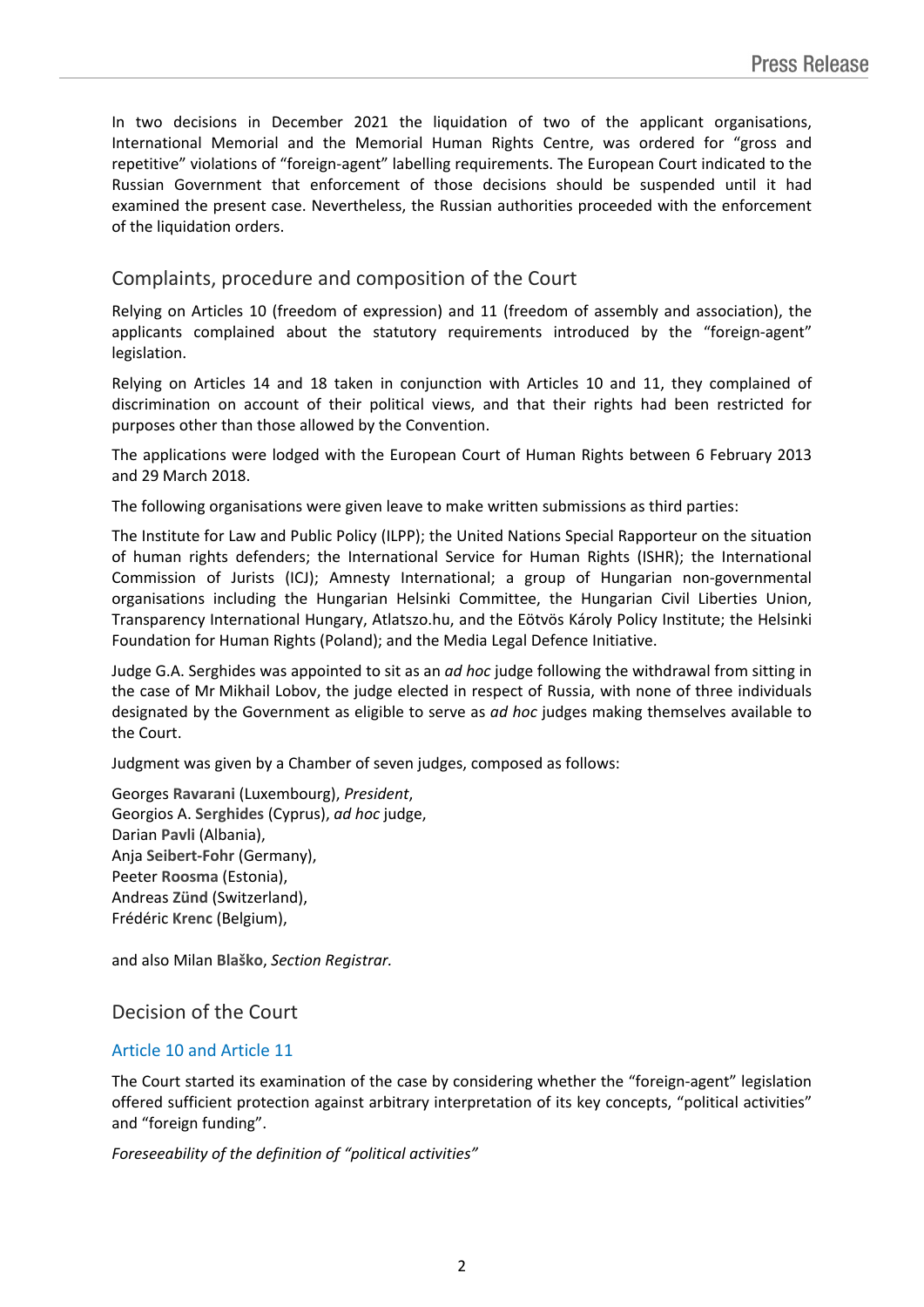The Court reiterated that while conduct which may entail involvement in political activities cannot be defined with absolute precision, a norm cannot be regarded as a "law" unless it is formulated in such a manner as to enable individuals to foresee that certain conduct would lead to specific legal consequences or sanctions. Even though certain fields of activity were explicitly excluded from the scope of "political activities" in the Foreign Agents Act, Russian authorities and courts had interpreted the term "political activities" so widely that the usual activities of civil society organisations had been included, in particular those in environmental, cultural or social fields. The authorities could label any activities which were in some way related to the normal functioning of a democratic society as "political", and accordingly order the relevant organisations to register as "foreign agents" or pay fines.

In addition, any statements or positions by the directors of the applicant organisations had been routinely attributed to the organisations themselves, without establishing whether they had been made in a personal capacity or on behalf of the organisation.

Furthermore, although the Foreign Agents Act stated that the ultimate purpose of political activities was to influence the decision-making process of State bodies and State policy, in practice the authorities had dispensed with the requirement to show that the opinions expressed had potentially had an impact on their decisions.

#### *Foreseeability of "foreign funding" provisions*

Regarding the term "foreign funding" , the Court considered that the fact that the Foreign Agents Act did not contain any rules regarding the purpose of the funding or any requirement to establish a link between the funding and political activity had led to patently absurd consequences: the Civil Education Centre had been found to have been "financed" by a "foreign source" after it had received a refund from a hotel in Oslo for overpayment for conference facilities; the authorities in some cases had not made a distinction between funds received by staff of an organisation and the organisation itself, such as the Southern Human Rights Centre being tarred partially for its head having received airline tickets to Moscow to visit the Goethe-Institut, where he had taken part in an event in a personal capacity.

The sources themselves had also not been "foreign" in any strict sense either, sometimes including Russian entities that had themselves received funding from abroad but had not necessarily been classified as a "foreign agent". This had obviously created huge uncertainty for organisations.

The Court held that the applicant organisations could not have reasonably foreseen that such implausible and arbitrary connections would be established, leading to negative consequences.

Overall, the Court found that the deficiencies with the Foreign Agents Act and the lack of protection afforded by the courts would be sufficient alone to find a violation of the Convention. However, as the issues relate directly to "necessity in a democratic society", the Court elected to examine the case from that standpoint.

#### *"Necessary in a democratic society"*

The Court accepted in principle that greater transparency in funding of civil society could serve the legitimate aim of protection of public order.

As regards the term "foreign agent", the Court noted that the term "agent", in its generally accepted meaning, designates someone who carries out certain work on the orders or instructions of another individual or entity (the "principal") in return for remuneration. Adding the adjective "foreign" implied that the principal is a foreign entity on behalf of which the agent is acting. By contrast, Russia's Foreign Agents Act introduced a concept of agency in which the control of the donor over the recipient of funds was effectively presumed rather than established on a case-by-case basis, even in a situation where the recipient organisation retained full managerial and operational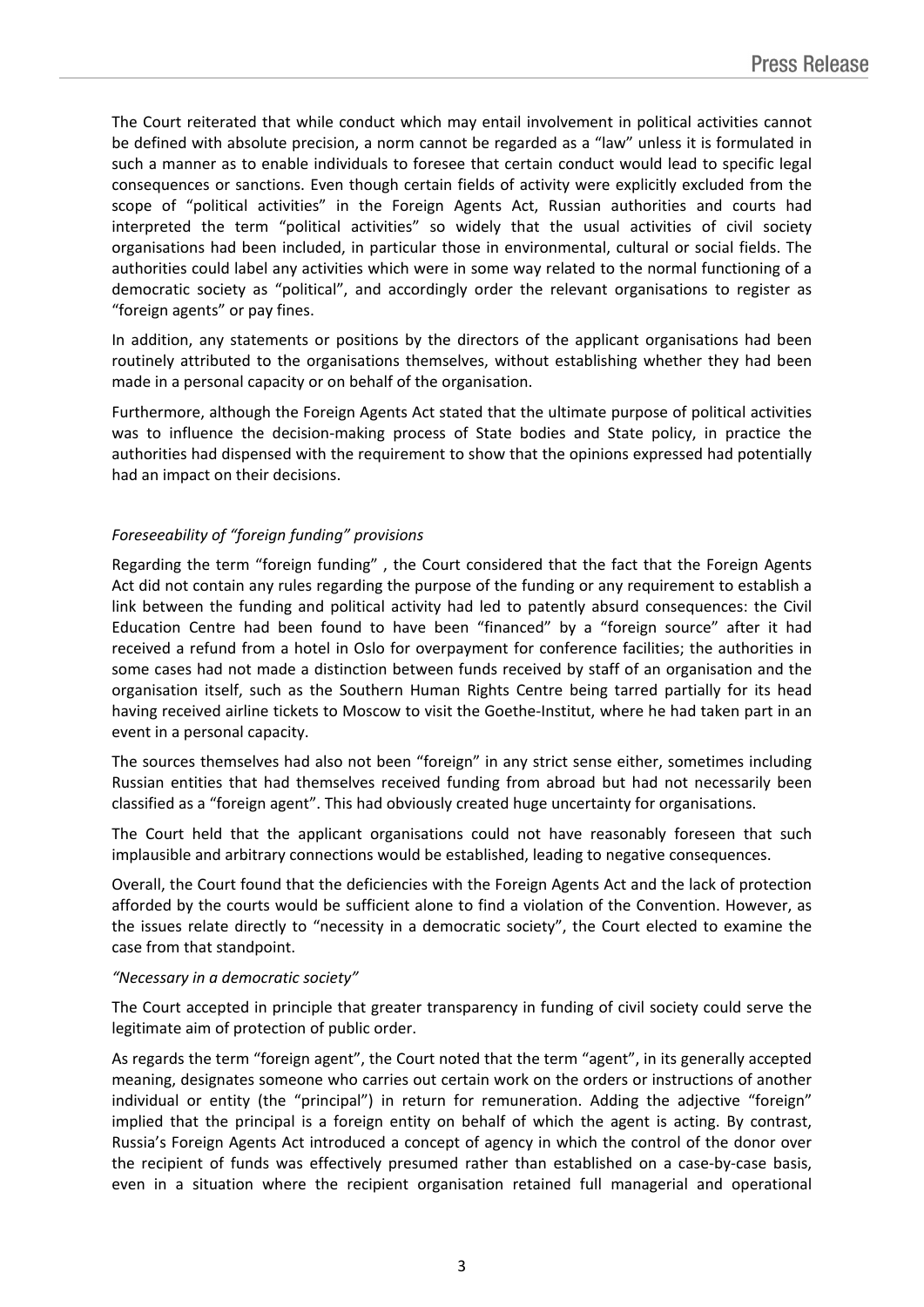independence in terms of defining its programmes, policies and priorities. This presumption was moreover unrebuttable because any evidence of operational independence of the grantee from the donor was legally irrelevant for designation of the targeted organisation as a "foreign agent", the mere fact of receiving any amount of money from "foreign sources" sufficed.

The Court accordingly considered that attaching the label of a "foreign agent" to any applicant organisations which had received any funds from foreign entities had been unjustified and prejudicial and also liable to have had a strong deterrent and stigmatising effect on their operations. That label had coloured them as being under foreign control in disregard of the fact that they saw themselves as members of national civil society working to uphold respect for human rights, the rule of law, and human development for the benefit of Russian society and the democratic system. The Court noted, furthermore, that restrictions on the activities of "foreign-agent" organisations had been extended far beyond politics, such as stopping the nomination of candidates to public monitoring bodies, or denying them the right to expose the potential for graft in draft legislation, thus undercutting oversight of the State in other areas.

Concerning additional **auditing and reporting requirements**, the Court held that the Government had likewise failed to put forward sufficient reasons for the new impositions. There did not seem to be any benefits to public transparency commensurate with the heavy burden placed on the applicant organisations.

Although States might have legitimate reasons to monitor financial operations with a view to preventing money laundering and financing of terrorism and extremism, the ability of an association to solicit, receive and use **funding** in order to be able to promote and defend its cause constituted an integral part of the right to freedom of association. The Court emphasised that having to choose between accepting foreign funding and soliciting domestic State funding represented a false alternative. Indeed, diversity of funding sources could enhance the independence of such organisations, which could benefit democracy. It noted that organisations closely aligned to the State had been most likely to receive State grants; it was not at all clear that the applicant organisations could have accessed those grants.

Without proper financing, the applicant organisations had been unable to carry out their core activities.

Concerning the **fines** in the case, the Court noted that the fines had been set at 100,000 Russian roubles (RUB) to RUB 500,000 under the law. As a comparison, the minimum monthly salary in the period 2013-19 had been RUB 5,205-11,280 – the fines had thus amounted to three years subsistence income. Among other examples the Court cited the RUB 600,000 in fines for failure to label banners and several Internet publications imposed on the Committee against Torture. It dissolved itself soon afterwards.

The Court held that the fines provided for by the Foreign Agents Act had not been proportionate to the legitimate aim pursued.

The Court found that there had been a **violation** of Article 11 of the Convention interpreted in the light of Article 10 both for the fact that the interference with the applicant organisations' rights had been neither prescribed by law nor "necessary in a democratic society".

#### Other articles

The Court held that given its findings made already, it did not need to rule on the complaints under Articles 14 and 18 taken in conjunction with Articles 10 and 11 of the Convention.

The Court held that there had been a violation of Article 34 (right of individual petition) for failure to comply with the interim measure previously indicated by the Court in respect of International Memorial under Rule 39 of the rules of Court.